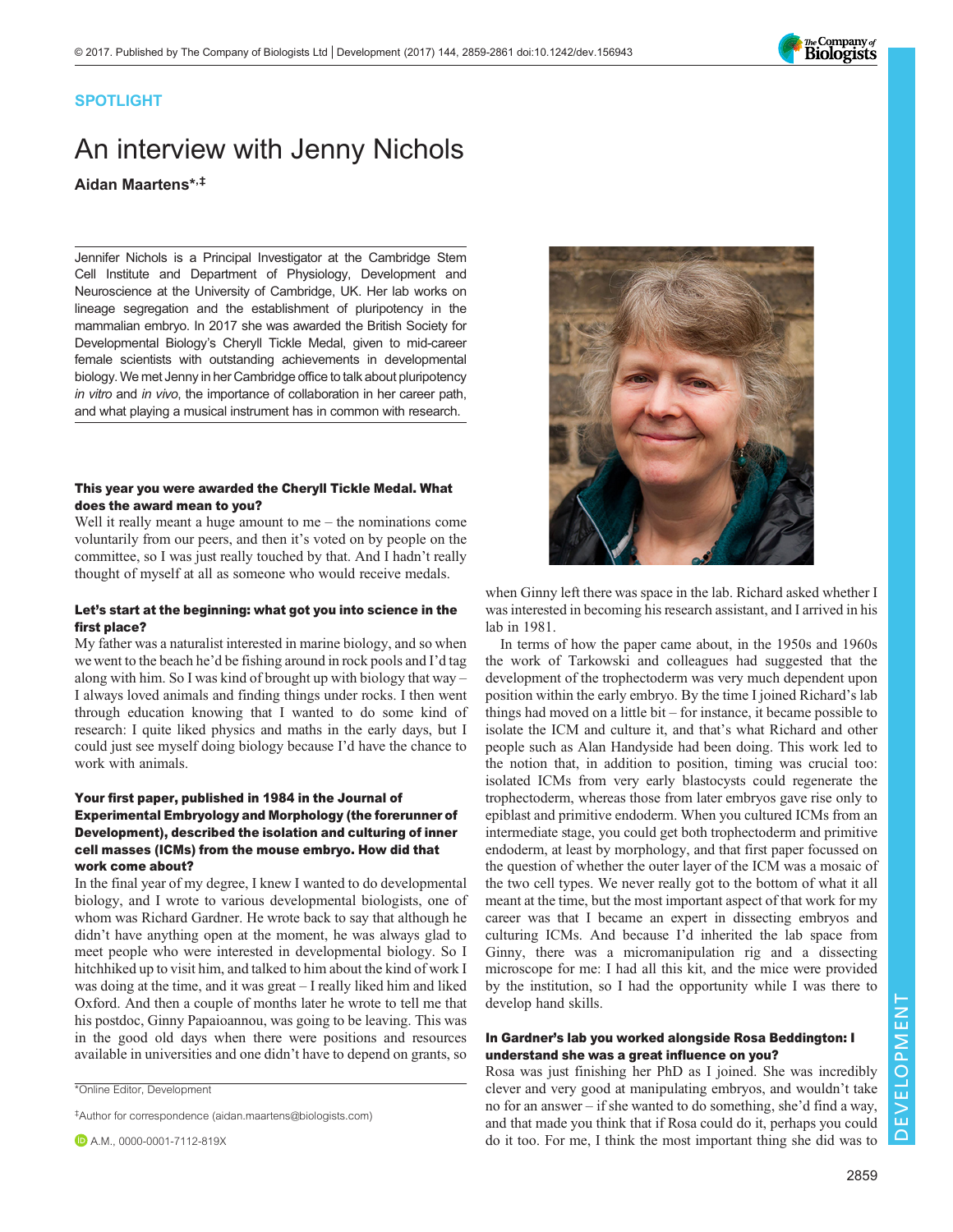invite me to help on the Cold Spring Harbor course 'Molecular Embryology of the Mouse'. I started there as a teaching assistant just before I left Oxford in 1990. At the time I didn't really have a great deal of confidence, being overshadowed by all the brilliant people in Oxford, and being a teaching assistant gave me something that I could do usefully. I also got to meet all of these amazing embryologists, and of course to mix with the participants. That gave me a big confidence boost and got me in contact with people in the field.

#### You moved from Oxford to Edinburgh with Austin Smith, getting your PhD in 1995 and then working as a postdoc. How did you come to meet Austin and, in the early days of his lab, what were the key questions you were aiming to answer?

When I was with Richard, Austin had come to work with John Heath across the road – he'd been interested in embryonic stem cells (ESCs), and his PhD had been devoted to finding what it was in the feeder layer on which mouse ESCs were grown that allowed them to self-renew and propagate. Being a biochemist, Austin wanted to understand what signalling pathways were involved, and then figure out how to make the process more efficient and relate it better to the embryo. John Heath introduced me to Austin and suggested that we might want to work together, and it took off from there. Being in Richard's lab, everyone was a brilliant embryologist, but working with Austin – who was a biochemist and didn't do embryo work – provided me with a niche. Then, when Austin got the job in the Centre for Genome Research in Edinburgh – another core-funded venture – he asked if I would go with him.

During his postdoc Austin had done HPLC to analyse what components in the medium secreted from the feeder layer promoted ESC renewal and found the active agent, which he called differentiation inhibitory activity (DIA) and turned out to be leukaemia inhibitory factor (LIF). So then the question was: if LIF is able to maintain ESCs in a self-renewing state in vitro, does it have any relevance in the embryo? When I started working with him, we wanted to look at the cells in culture, but also to understand how precursor ESCs in mouse embryos can self-renew. During my PhD I did *in situ* hybridisation on components of the LIF pathway in the embryo. In situ hybridisations had been going for a few years but were radioactive and quite laborious, and I spent a lot of time cutting sections of embryos from wax in preparation.

#### After many years in Austin's lab you became an independent Principal Investigator (PI) in 2006 at the Cambridge Stem Cell Institute. How did you find the transition?

When Austin was planning to move down to Cambridge, I had a bit of uncertainty over whether to go with him, but decided in the end that it was the right move – we got on very well and made a very good partnership, and of course we still had so much left to discover about the system. It was an unusual transition to being a  $PI - all$  of a sudden, I was! But I hadn't really thought about it; as far as I was concerned I worked with Austin. We did, by then, have joint grants, but my purpose at that time was to set up the transgenics facility. I didn't have a fellowship but I did have a permanent job, and independence was a gradual transition from then, so I didn't really notice any difference.

#### It seems that your research has been collaborative from the start. Does this reflect how you see science?

It's how I see science going. In the old days people could get singleauthor papers, but I never really felt up to that, and so was always glad to collaborate. And I think that now it's good advice that you collaborate – you need to have so many aspects to what you are doing and you can't possibly be an expert in every one. The expectations for what is supposed to go into a paper are also very different from when I started. Plus, I enjoy collaborating and working with other people.

## It's good advice that you collaborate – you need to have so many aspects to what you are doing and you can't possibly be an expert in every one

#### Since 2006 you have continued to work on lineage decisions and pluripotency in the early mouse embryo. What is your current understanding of how pluripotency arises, and the key open questions in the field?

The question of how the epiblast becomes pluripotent is of course fascinating in itself, but it's also something you can get funding for. If I'd taken the other approach and focussed on primitive endoderm specification, even though it's basically the same question, it's much less easy to justify.

From research performed with a brilliant postdoc, Thorsten Boroviak, we're pretty clear that the state of pluripotency in mice is acquired in the epiblast cells as a result of contact with the extracellular matrix that comes from the primitive endoderm cells as they are becoming specified. Thorsten found that the primitive endoderm cells are producing laminin and fibronectin at this stage, and that single cells from the ICM of earlier embryos would now make ESC colonies simply by the addition of the right matrix components. So it seems that interaction with factors secreted by neighbouring primitive endoderm cells is how pluripotency is established.

One of the key questions in the field is how cells start deciding which lineage to go down. Back when I started in Richard's lab, the trophectoderm was known to form from the outside cells, and as the embryo was about to implant one could see the epiblast and the primitive endoderm, with the latter on the outside of the ICM. We assumed in those days that the cells that were exposed to the cavity would be the ones that would make the primitive endoderm – that it was solely a positional thing. So it was quite a breakthrough when Clare Chazaud and Janet Rossant, and then Berenika Plusa and Kat Hadjantonakis, showed that the primitive endoderm fate is specified in a salt-and-pepper distribution in the ICM. We still don't really know how they start deciding which one to become, and the basis of this decision making is, I think, one of the key open questions.

#### How did working with human ESCs change the way that you thought about pluripotency?

Once we could derive human ESC lines – and it took quite a long time – it became clear that they are different from mouse ESCs. They make two-dimensional rather than small and dome-shaped colonies, and couldn't be derived from single cells, suggesting that the population has to grow intact before passaging. They look different, express different molecular markers, require different factors in the culture and different ways of passaging. So the big question was what is the difference between the mouse and human ESC states? Then two groups, one headed by Roger Pedersen and the other by Ron McKay, derived what they called epi-stem cells (epiSCs) from the epiblast of later stage mouse embryos, using the culture conditions that had been successfully employed to make human ESCs. The logical explanation for the difference between